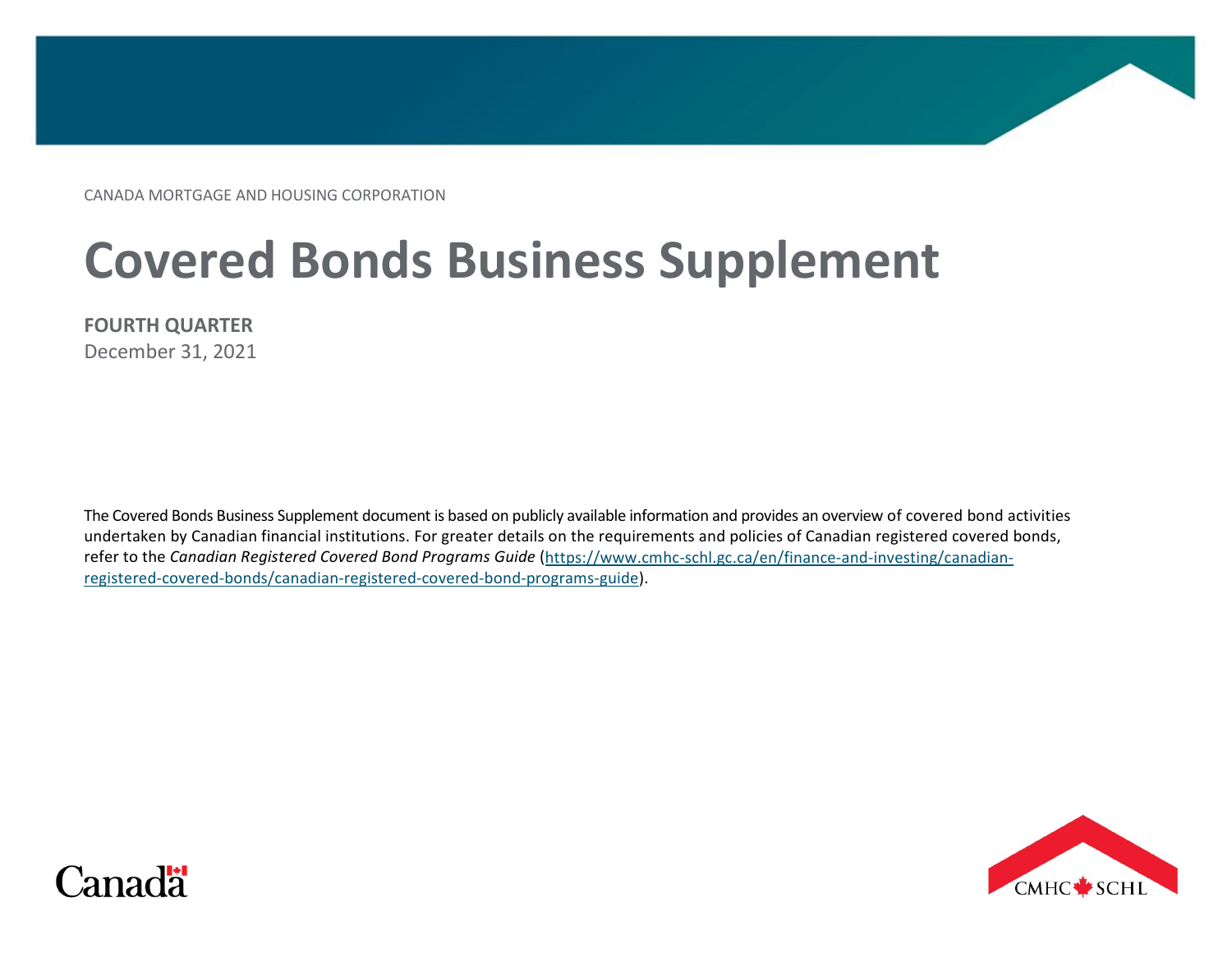## **Annual Issuance and Outstanding Volume of Covered Bonds**

The 2012 amendments to the *National Housing Act* established a legal framework for the registration of covered bond programs in Canada. Under the Act, CMHC is responsible for maintaining a registry of covered bonds issuers and programs and acts as the administrator for the legislative covered bonds framework. Prior to 2012, covered bonds issued by Canadian financial institutions were issued under structured programs without statutory protection for investors. The Government and CMHC do not provide any guarantees or backing for covered bonds, and covered bond collateral must be composed of one- to four-unit uninsured residential mortgage loans.

The amount of covered bonds outstanding issued by Canadian financial institutions has increased gradually since 2007. As of December 31<sup>st</sup>, 2021, the amount of covered bonds outstanding issued under the legislative framework amounted to \$203.2 billion and the 2021 issuance amounted to \$46.2 billion.



Source: Registered Issuers' websites Source: Registered Issuers' websites Source: Registered Issuers' websites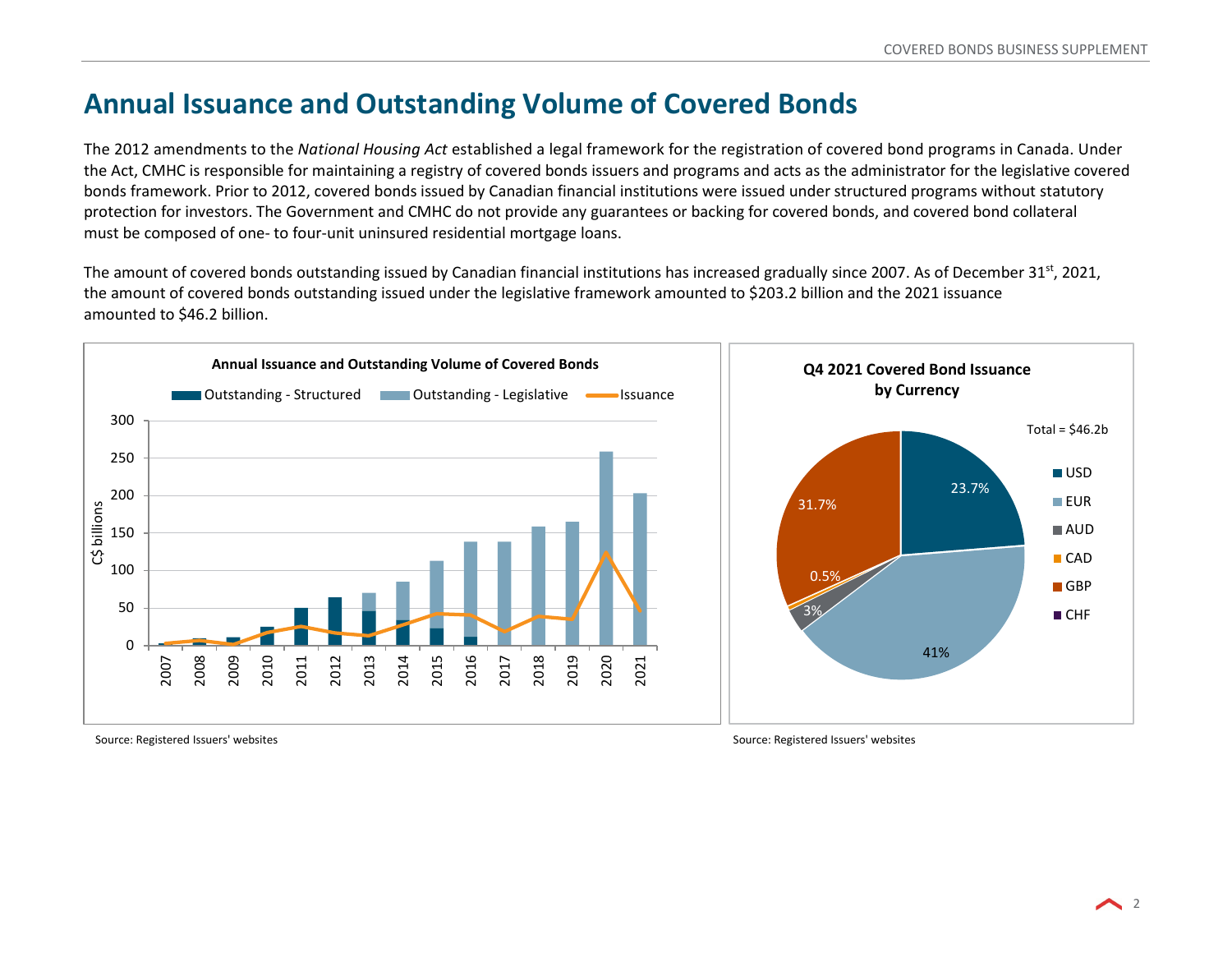#### **Covered Bonds Issuance Capacity**

Canada's nine largest banks (Bank of Montreal, Bank of Nova Scotia, Canadian Imperial Bank of Commerce, HSBC Bank Canada, Laurentian Bank, National Bank of Canada, Royal Bank of Canada, Toronto-Dominion Bank, Equitable Bank) and Fédération des caisses Desjardins du Québec have registered covered bonds programs.

Under federal and provincial regulatory requirements, the amount of assets pledged for covered bonds by an institution cannot exceed 5.5% of its total assets as set and calculated by the regulatory bodies (OSFI and AMF, respectively). In March 2020, the regulatory bodies temporarily increased the limit on total assets that may be pledged for covered bonds from 5.5% of the deposit taking institution's assets to 10%, resulting in additional issuance capacity. The additional 4.5% issuance capacity may only be used to permit issuers to pledge covered bonds as collateral to the Bank of Canada. In March 2020, the Bank of Canada announced that own-name covered bonds would be accepted for term repo operations. The maximum amount of pool assets relating to market instruments remained limited to 5.5% of the issuer's on-balance sheet assets. The 2020 issuance volumes totaled \$124 billion, of which \$92 billion was issued for the purposes of pledging the covered bonds as collateral to the Bank of Canada.

In October 2020, the Bank of Canada announced that own-name covered bonds will no longer be accepted for term repo operations. In April 2021 the regulatory bodies announced the unwinding of the temporary 10% covered bond limit bringing back the limit to 5.5% of the issuer's on-balance sheet assets. The 5.5% limit captures both market and own-name issuances. Issuers cancelled \$53B CAD of own-name issuances to make room for market issuances in Q2 and Q3. As of December 2021, \$33B CAD of own-name covered bonds remains outstanding. The covered bond ratios ranged from 0.6% to 4.5% and the combined regulatory covered bond limit was \$402.7 billion as at December 2021. At this point, all issuers have the capacity to issue additional covered bonds. Future covered bond redemptions will also provide additional issuance capacity.

| As at December 31 <sup>st</sup> , 2021              | <b>BMO</b> | <b>BNS</b> | <b>CIBC</b> | <b>EQ</b> | <b>FCDQ</b> | <b>HSBC</b> | <b>LBC</b> | <b>NBC</b> | <b>RBC</b> | TD    | <b>TOTAL</b> |
|-----------------------------------------------------|------------|------------|-------------|-----------|-------------|-------------|------------|------------|------------|-------|--------------|
| Total Covered Bonds Outstanding (C\$<br>Equivalent) | 26.1       | 50.0       | 28.6        | 0.5       | 9.2         | 3.8         | 0.2        | 12.1       | 47.1       | 25.1  | 203.2        |
| <b>Total Regulatory Covered Bond Limit</b>          | 54.3       | 65.1       | 46.0        | 1.9       | 18.2        | 6.6         | 2.4        | 19.5       | 93.8       | 94.3  | 402.7        |
| Assets Remaining Available to be Pledged            | 26.4       | 11.9       | 15.2        | 1.3       | 8.5         | 2.4         | 2.2        | 6.2        | 43.1       | 67.9  | 185.4        |
| Total Assets Pledged as a % of Regulatory<br>Limit  | 51.4%      | 81.7%      | 66.6%       | 29.9%     | 53.1%       | 63.5%       | 11.6%      | 67.9%      | 54.0%      | 28.0% |              |
| Covered Bond Ratio (%)                              | 2.8%       | 4.5%       | 3.6%        | 5%،       | 2.9%        | 3.4%        | 0.6%       | 3.7%       | 2.9%       | 1.5%  |              |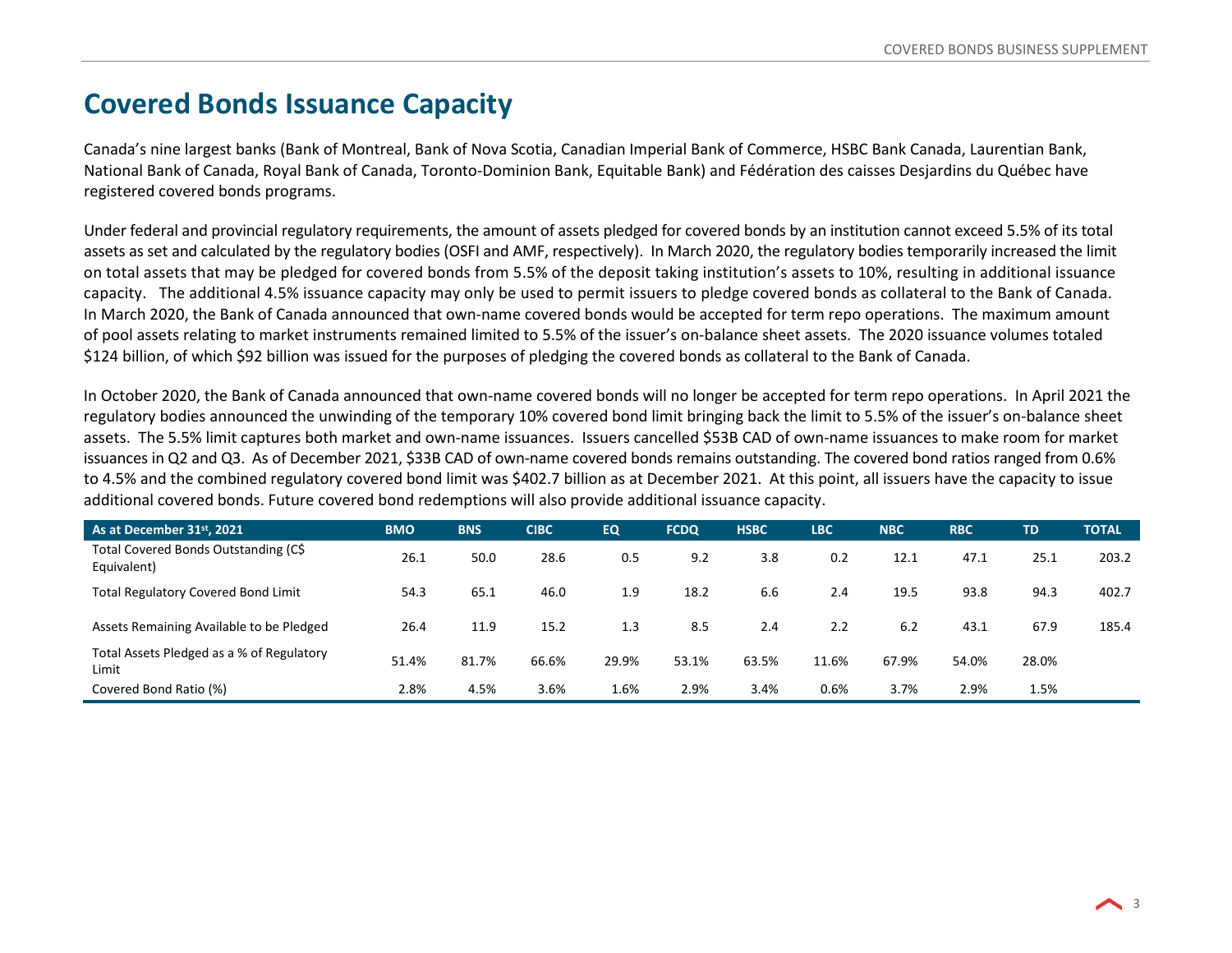

Source: Registered Issuers' websites Source: Registered Issuers' websites Source: Registered Issuers' websites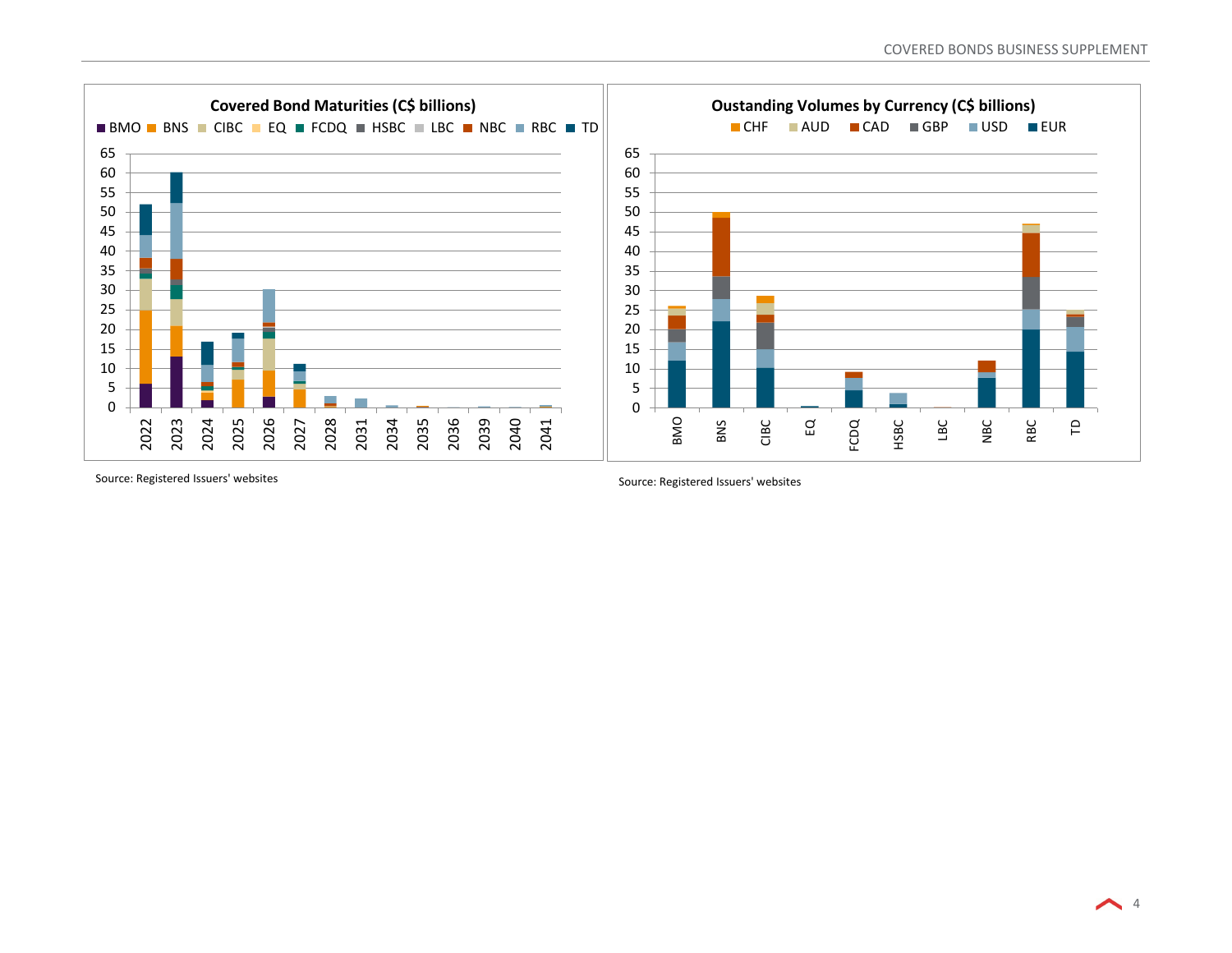## **Covered Bonds as a Source of Funding**

Canadian lenders have continually increased their use of covered bonds as a source of funding. Covered bond funding as a percentage of the total mortgage market increased from 5% in early 2013 to over 10% in 2016. In December 2021, covered bond funding as percentage of the mortgage market is 10.5%.



Sources: Statistics Canada website, Registered Issuers' websites